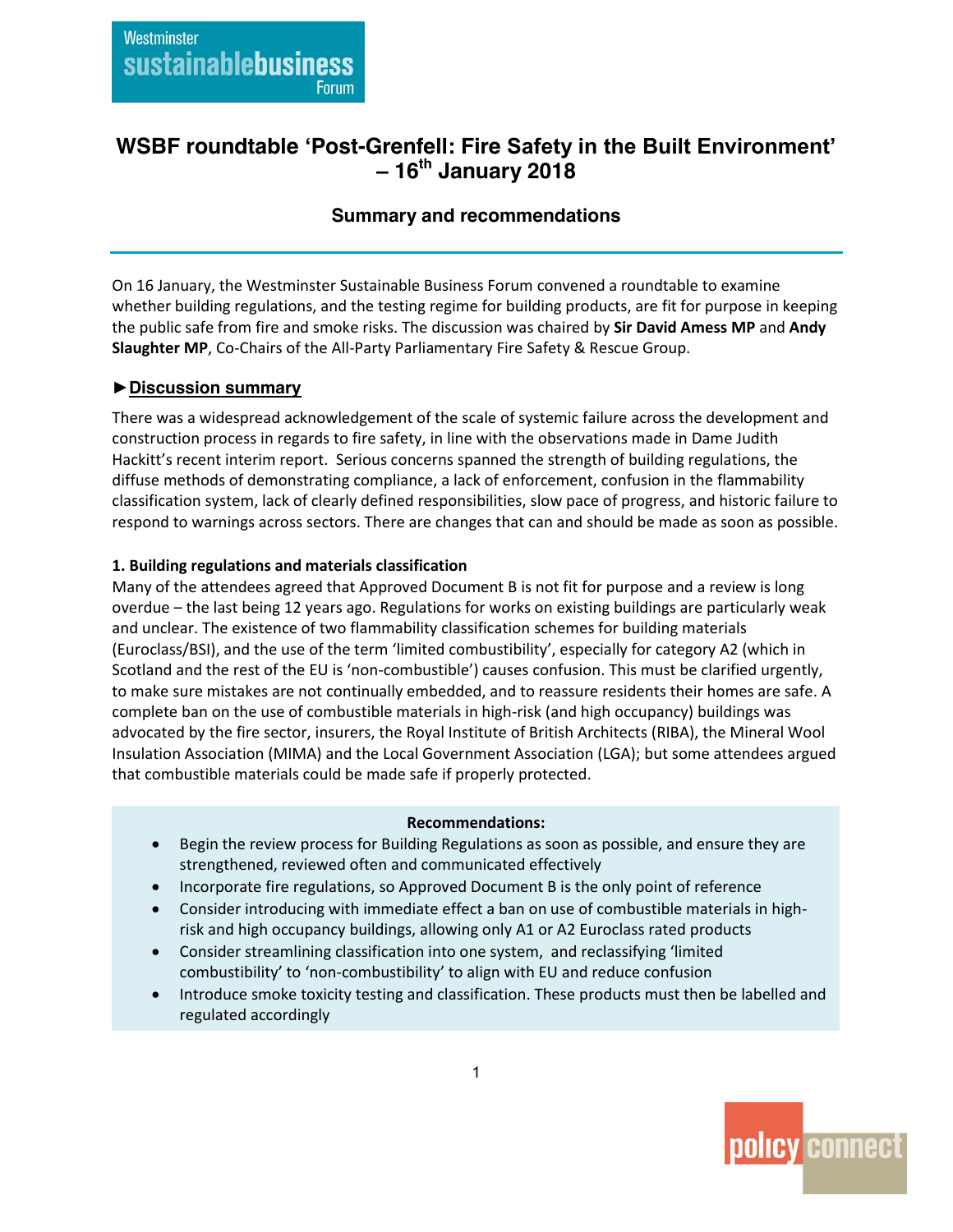#### **2. Insulation flammability testing**

Attendees agreed on the importance of effective materials testing. The majority shared concerns that the current regime is not fit for purpose, in particular the BS8414 test, and the use of desk top studies. Testing should reflect real world-scenarios, and keep pace with changing building practices. Complaints were made from a number of attendees about the long waiting times for testing houses. It was argued that running the BS 8414 test within a building, rather than in the open air, would always be unrepresentative of the scenario under test.

#### **Recommendations:**

- Ensure all materials coming to market have been properly tested in a robust, real life scenario – no more desk-based studies
- Introduce smoke toxicity testing, supported by appropriate labelling, classification and regulation
- Evaluate the present ability of testing laboratories to provide a timely, universal service for all

#### **3. Compliance and enforcement**

Numerous examples were brought forward of wider, holistic issues with fire safety in development and construction, beyond the use of combustible materials. Testing can only go so far; if materials are inappropriately installed and construction standards are poor, they can become a serious risk. Bad practice in construction and fire safety is widespread, occurring across all types of tenure, but disproportionately affecting lower income residents.

The group agreed that the prevalence of poor standards is due to failings in building control. Due to fragmentation and privatisation, there are now too many routes to compliance; and the lack of clear responsibility for fire safety means there is no engine to drive change. The weakening and underfunding of local councils has reinforced issues with enforcement, making it difficult for in-house building control to compete with private assessors. Serious concerns were raised about the ability for installers to selfcertify compliance to building regulations using Competent Persons Schemes. Many attendees felt it was too susceptible to incompetence, and that the ability for developers and contractors to sign off their own work was wholly inappropriate.

There was general agreement that the responsibility for compliance should be clearly defined early in the development process. Whether this would take the form of a nominated, independent individual, mandated to work in the public interest, or a 'golden thread' of accountability within the development team (as in the Republic of Ireland), was a point of debate. It was pointed out that if the responsibility did fall to LABC, there are issues surrounding their inability to prosecute for their own Local Authority for non-compliance.

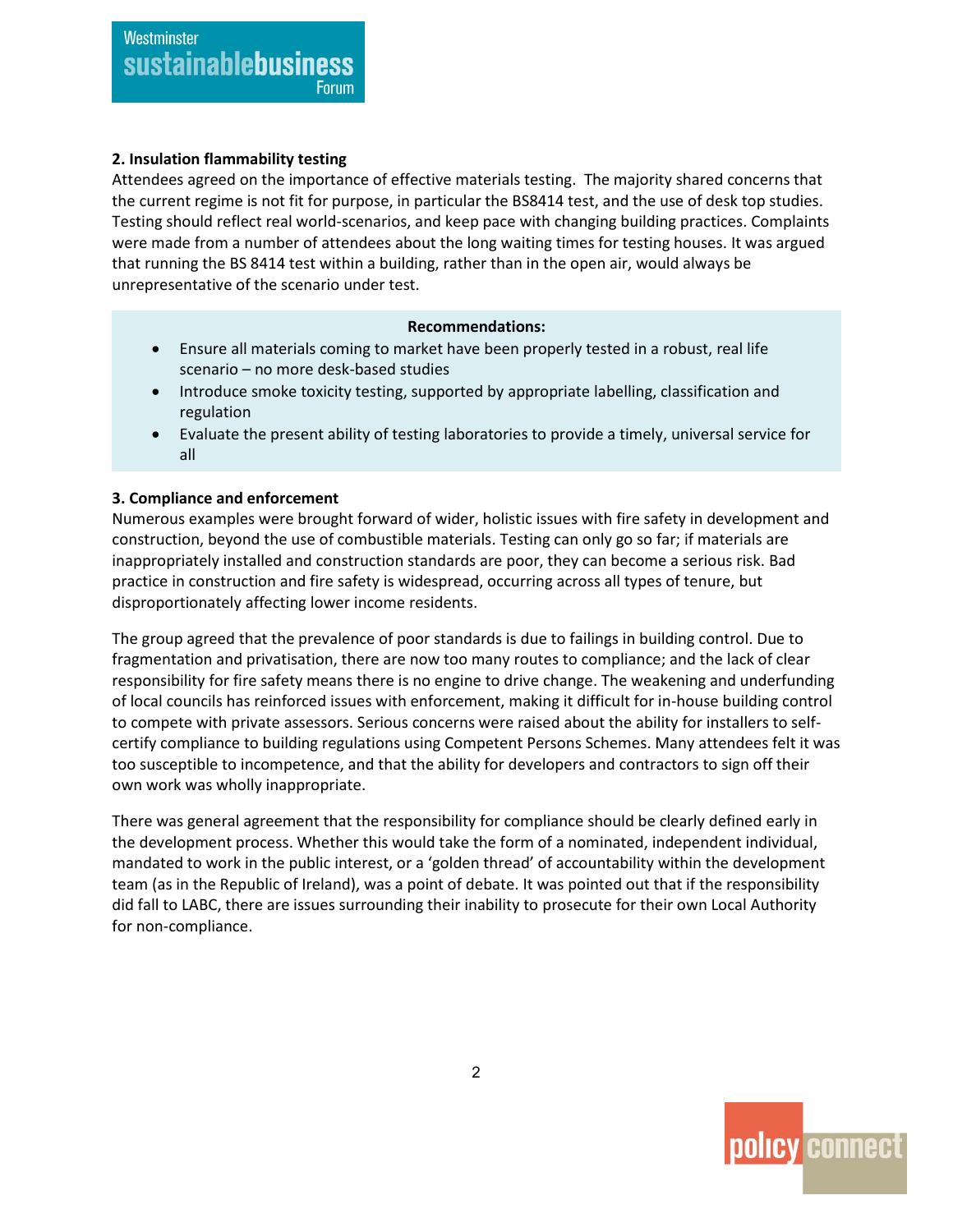#### **Recommendations:**

- x Clarify and consolidate responsibility for compliance, consider removing the ability for installers to self-certify compliance under Competent Persons Schemes
- x Require assignment of a nominated individual in charge of ensuring compliance to building regulations, potentially by statutory instrument
- x Evaluate the relative merits of the nominated individual or body being independent, potentially strengthening Local Authority Building Control; versus embedding more responsibility within the development team, with mandatory sign-off stages
- Engage more effectively with the fire sector early in development

#### **4. Engagement**

There was a general sense of frustration amongst attendees with the slow pace of progress in implementing solutions, where there is such a widespread acknowledgement of existing problems in the system. Certain stakeholders, particularly the fire sector, feel they have been consistently ignored over many years, despite their awareness and communication of the risks which contributed to the Grenfell disaster. The forthcoming "Summit" on 22 January 2018 arranged by Dame Judith was cited as a notable example of this, being predominantly aimed at and led by the Construction Sector, with the Fire Sector as an 'afterthought'.

Although the group appreciated the findings from the interim report, there was a feeling that the recommendations should be evaluated to focus on real regulatory and prescriptive change, rather than just a 'culture change' in those involved in its implementation. A 'culture change' will only happen with prescriptive change to the regulations.

#### **►Next steps**

Sir David Amess MP and Andy Slaughter MP will reflect on the roundtable report, compiled by Westminster Sustainable Business Forum. Together they will seek to arrange a meeting as soon as possible with the new Minister for Housing, Dominic Raab MP, to deliver the recommendations.